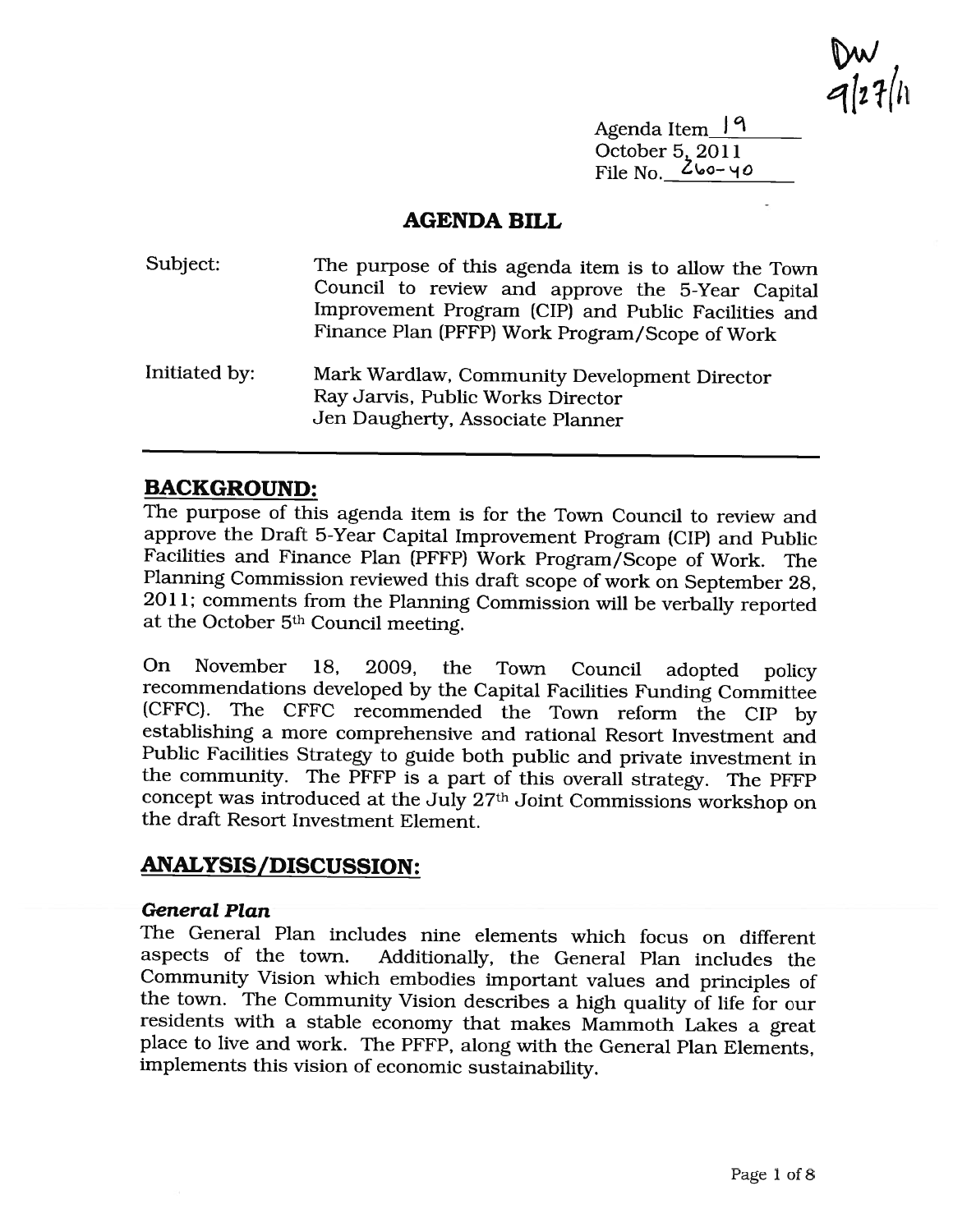### Public Facilities and Finance Plan (PFFP) Work Effort

The purpose of the PFFP is to adopt an integrated and reconciled plan for the Town's prioritization, funding, construction, operation, and maintenance of existing and proposed public facilities. The PFFP will allow for the Town to make deliberate and informed decisions about public facilities in <sup>a</sup> more comprehensive, and less ad hoc, manner than in the past. This strategy will allow the Town to avoid financial missteps, reduce lost opportunities, be adaptive to changing conditions, and attract investment. The PFFP work program will also incorporate the 5-year Development Impact Fee Study.

The PFFP work program is driven and influenced by three programs or components:

- 1. The 5-Year Capital Improvement Program (CIP),
- 2. The PFFP facilities list/catalog, and
- 3. Individual plans and policy documents.

#### 5-Year Capital Improvement Program (CIP)

The 5-year CIP provides <sup>a</sup> more thorough and comprehensive approach to the short to mid-term planning for asset management (i.e., maintenance and operations of existing facilities and programs) and capital improvement projects. The CIP is reviewed and updated annually, and serves as <sup>a</sup> planning tool to identify projects for annual funding; the CIP does not appropriate funds.

The CIP will include projects from the PFFP, which includes facilities that are forecast over <sup>a</sup> longer planning horizon (i.e., 20-years). The Public Works Department manages the comprehensive CIP process. The CIP effort will integrate with the Town budget process and schedule.

### Public Facilities and Finance Plan (PFFP)

The PFFP work program is designed to recommend <sup>a</sup> comprehensive town-wide plan that integrates and reconciles facilities proposed in master plans, district studies, specific plans, RecStrats, DRCEDS, and the General Plan; it will replace the "Master Facilities Plan." The PFFP will describe the scope, available financing tools (including Development Impact Fees) and opportunities, priority, and timing for each individual project or facility such as Air Service; Parks and Recreation; Mammoth Lakes Trails System; Event, Festival, and Cultural Facilities; Public Parking; Streets; Hardscape and Landscape; Storm Water Management; Municipal Buildings; and Vehicles.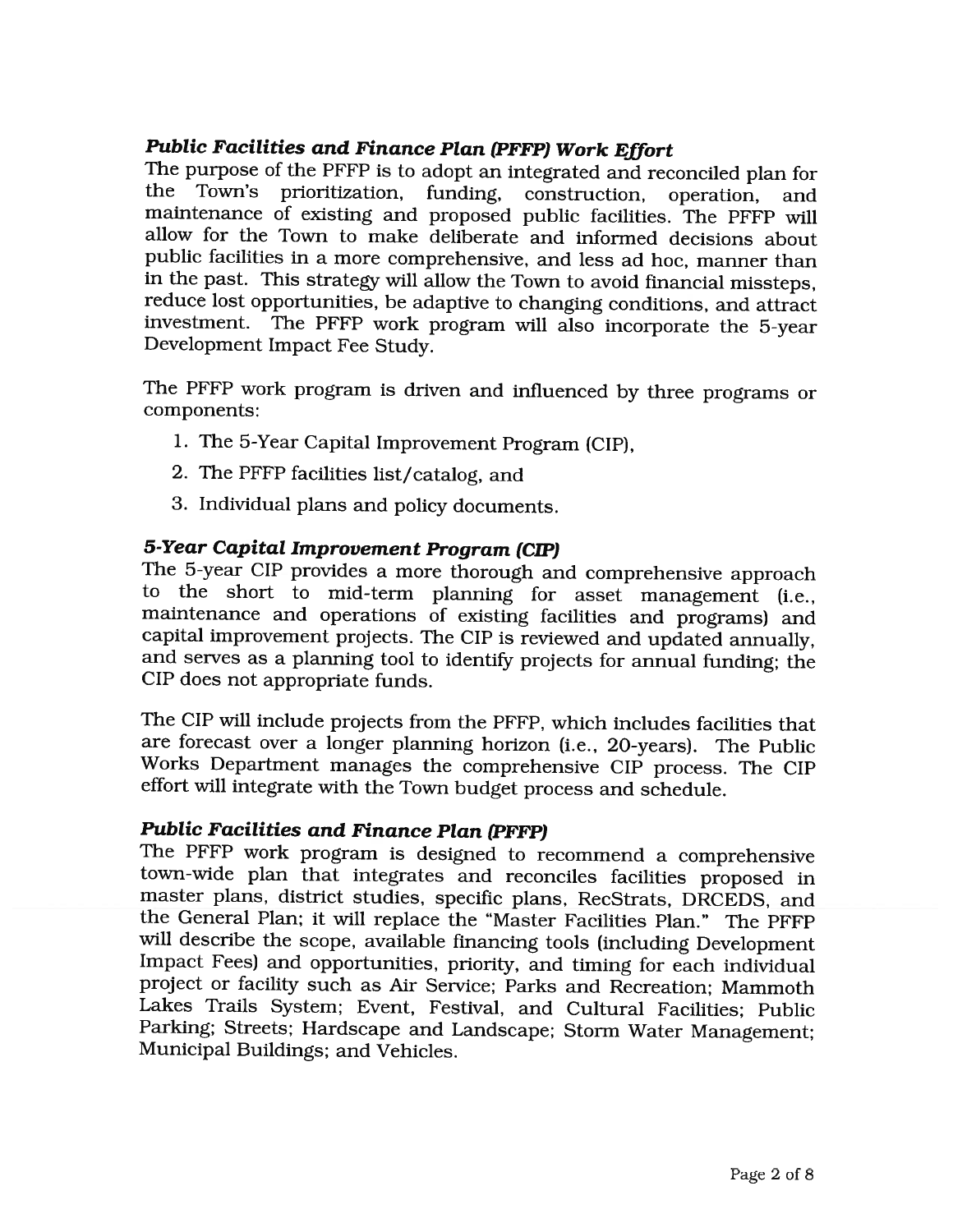The PFFP is <sup>a</sup> coordinated effort between the Community Development and Public Works Departments. This program implements <sup>a</sup> number of General Plan goals and policies.

#### Individual Plans and Policy Documents

The Town has <sup>a</sup> large number of individual plans and policy documents that identify recommended public facilities. As part of the initiation of the PFFP process and CIP annual review and update, staff is conducting <sup>a</sup> review of these plans and documents to compile <sup>a</sup> list of identified projects and/or facilities. The list of plans and documents to review is extensive; some examples of these documents are:

- 1. Airport Layout Plan
- 2. General Bikeway Plan
- 3. General Plan
- 4. Master Facilities Plan
- 5. Mobility Plan
- 6. Neighborhood District Plans
- 7. Park and Recreation Master Plan
- 8. RecStrats
- 9. Sidewalk Master Plan
- 10. Storm Drain Master Plan
- 11. Trail System Master Plan
- 12. Transit Plans
- 13. Other Master and Specific Plans (e.g., Clearwater, Juniper Ridge, Snowcreek, etc)

The compilation and reconciliation of the facilities identified in these plans and documents will allow for <sup>a</sup> comprehensive understanding of all proposed and anticipated public facilities and projects. The PFFP will then organize all of the facilities by scope, available financing tools and opportunities, priority, and timing.

#### Commission and Public Involvement

The CIP and PFFP will be developed through <sup>a</sup> transparent communitybased process, with extensive Commission and public involvement. Joint Commission workshops will be scheduled throughout the process. Separate individual Commission meetings will be scheduled to review the CIP and PFFP project and facilities specific to the Commission's expertise and focus (e.g., recreation projects and facilities will be reviewed with the Recreation Commission).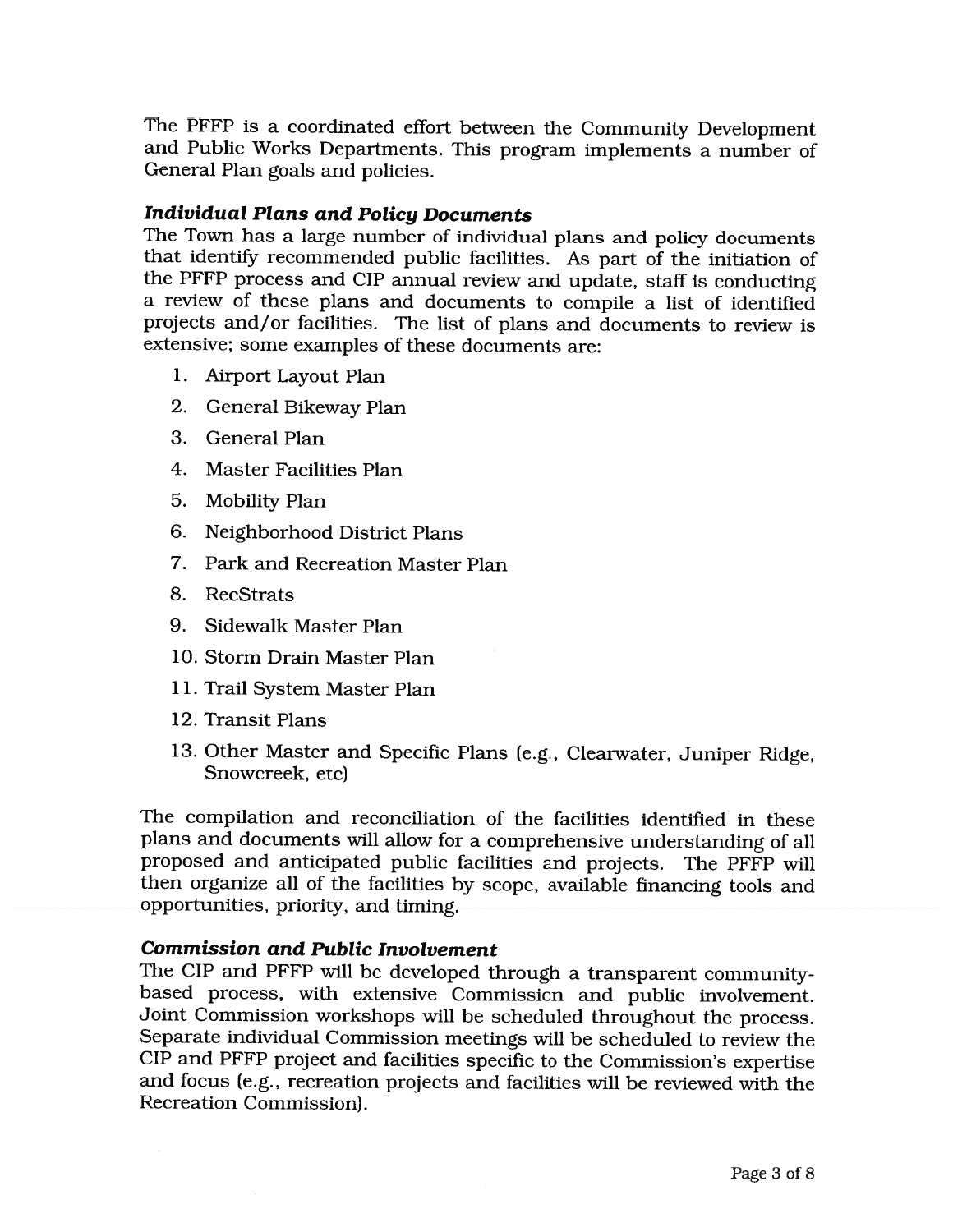### CIP/PFFP Committee

Staff is requesting the Council appoint <sup>a</sup> CIP/PFFP Committee that will be involved throughout the CIP and PFFP processes and will make recommendations to the Commissions and Council. The Council requested the list of DIF Blue Ribbon Committee and Capital Facilities Financing Committee (CFFC) members to assist in establishing the members for the CIP/PFFP Committee (Attachment 2).

The DIF Blue Ribbon and CFFC Committees have already completed extensive work on the subject of public facilities and financing tools, and maintaining some continuity between those Committees and the CIP/PFFP Committee is desirable.

It is anticipated that the CIP/PFFP Committee will include representatives from the following areas:

- Town Council representatives (TBD)
- Planning Commission representative (Rhonda Duggan)
- Airport Commission representative (Pam Murphy)
- Mobility Commission representative (John Vereuck and/or Sandy Hogan)
- Public Arts Commission representative (TBD)
- Recreation Commission representative (TBD)
- CFFC Committee representatives (Chuck Lande and Jim Smith)
- Economic Stimulus Council representative (Dan O'Connell)
- Others as appointed by Town Council

The Committee's first meeting is expected to be held before the end of October 2011.

### Draft Work Program/Scope of Work

The CIP/PFFP work program/scope of work is laid out in conjunction with the fiscal year budget process. The overall CIP and PFFP work program includes the following major phases.

## Phase 1 (October 2011 through January 2012)

- Approve scope of work, which includes the PFFP and CIP (Asset Management Plan and Capital Improvements Projects) for public review as part of the budget process.
- Appoint CIP/PFFP Committee.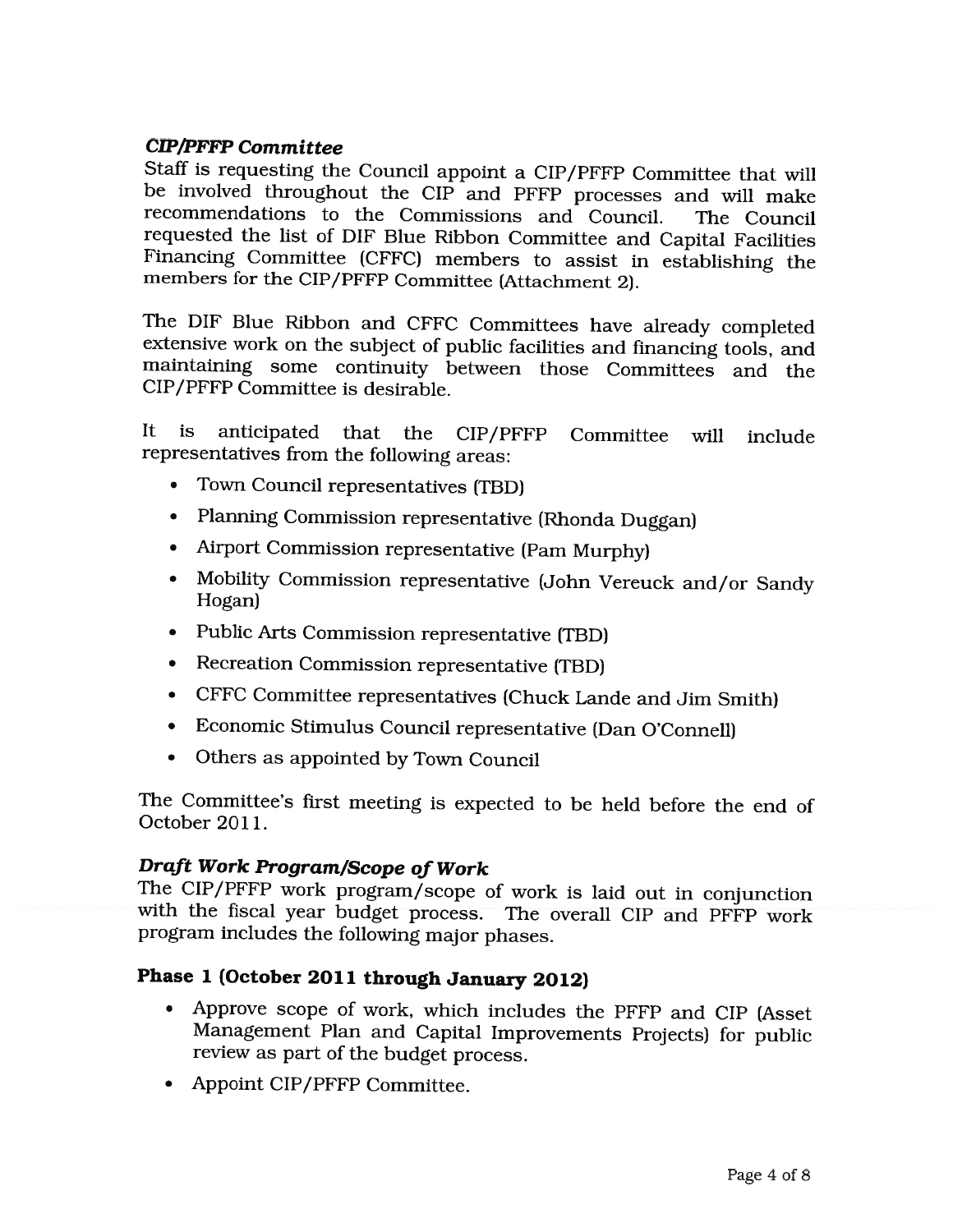- Recommend <sup>a</sup> revised list of needed facilities, major facilities that should be studied and re-scoped, and the priority of pians to update and revise (building on the CFFC recommendations, Master Facilities list, and the review of adopted and draft plans and strategies).
- Recommend financing and implementation approaches for the revised list of facilities (including the application of development impact fees and potential new sources of fiscal revenues).
- Present Committee recommendations to Town Council and receive direction.

### Phase 2 (February 2012 through June 2012)

#### 5-Year CIP

- Complete public and Commissions review of draft CIP.
- Town Council FY 2012-2013 Fiscal Year Budget and CIP review and approval.

#### PFFP

- Research and develop new fiscal resources.
- Modify Development Impact Fees as directed and prepare the 5 year Development Impact Fee Study.
- Present recommendations to Town Council and receive direction.

#### Phase 3 (July 2012 through June 2013)

- Update planning documents as directed.
- Resize/re-scope and prepare feasibility studies for key projects.

The complete and detailed Draft CIP/PFFP Work Program/Scope of Work is included as Attachment 1.

#### TOML Fiscal Strategy

Situations and events including the recession, CFFC Committee recommendations, Town Budget, discussions about Mammoth View fee reductions, as well as the Economic Stimulus Council (ESC) have made it apparent that there is <sup>a</sup> need for <sup>a</sup> clear and pointed Town fiscal strategy. Additionally, the coming year will pose different challenges than past years due to legal obligations. These have raised important questions about what the Town's fiscal goals and objectives are and how they can be achieved: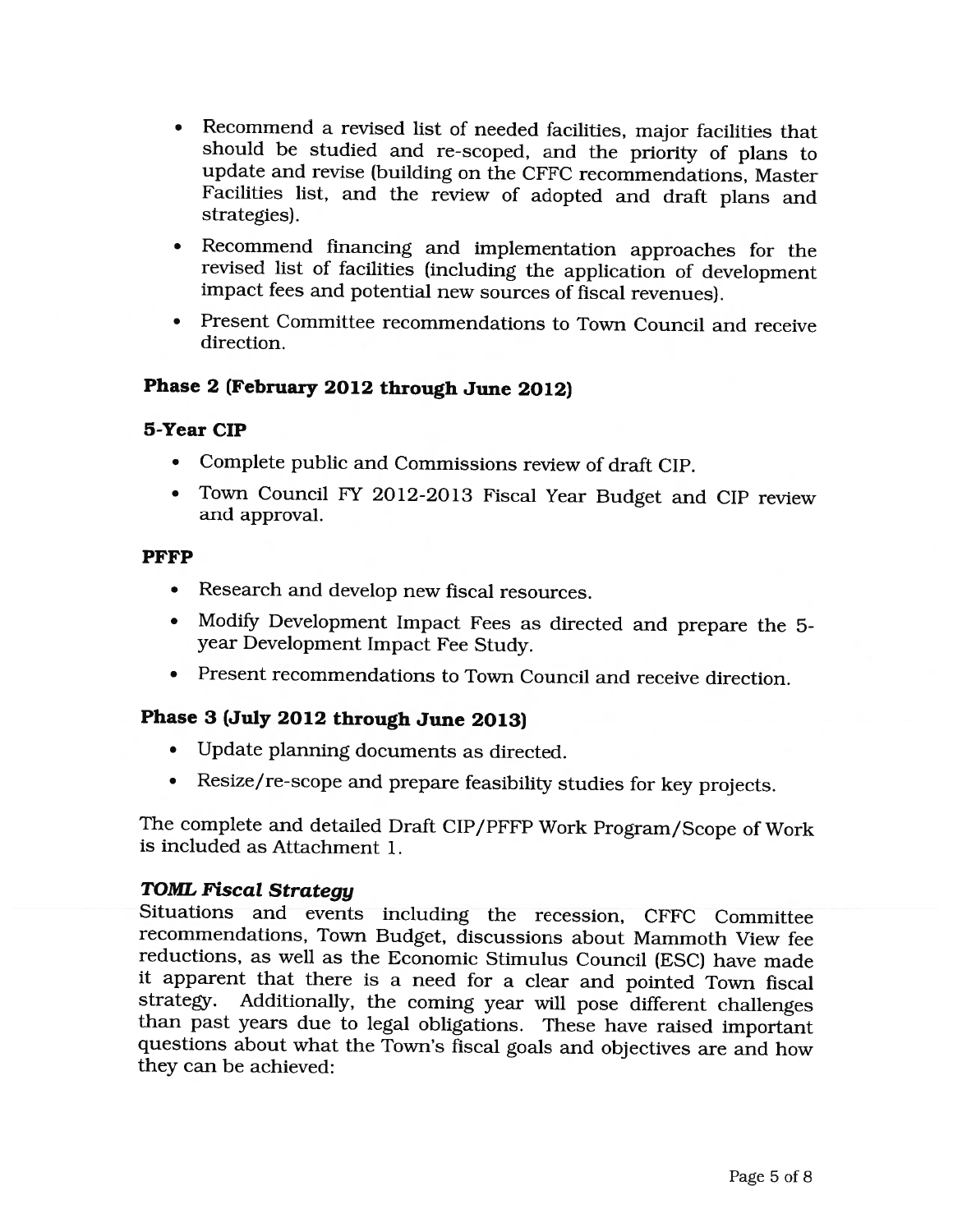- What are our fiscal goals and objectives relative to transient occupancy, sales and property tax revenues?
- What strategies achieve these goals and objectives?
- What tactics implement the strategies?

Building on the General Plan and DRCEDS as well as remarks made by people attending the ESC workshops, staff has outlined the following fiscal goals, objectives, and strategies which serve as <sup>a</sup> starting point for the development of <sup>a</sup> fiscal strategy:

Key Resort Goals (Excerpted from DRCEDS):

- 1. Annually increase Town visitation and occupancy rates.
- 2. Stabilize and strengthen local businesses.
- 3. Annually increase municipal revenues and their reliability.

Key Fiscal Objectives:

- a. Improve revenue collection
	- i. Implement TOT enforcement program
	- ii. Streamline and automate payment
	- iii. Receive payment more timely (monthly)
- b. Increase visitation and occupancy
	- i. Increase return visits
	- ii. Extend length of stay
	- iii. Increase shoulder season visits
- c. Improve town-wide Average Daily Rate (ADR) and RevPAR (revenue per available room)
- d. Improve and increase nightly lodging
	- i. Improve existing nightly lodging product
	- ii. Increase nightly lodging product
		- 1. Brand hotel
		- 2. Hotel and motel
		- 3. Condominium and single family rental

#### e. Develop new fiscal revenue sources

- i. Facility assessment district
- ii. Maintenance assessment district
- iii. Business improvement district
- iv. Increase taxes
- v. Increase local share of taxes

#### Key Resort Strategies (DRCEDS):

1. Air service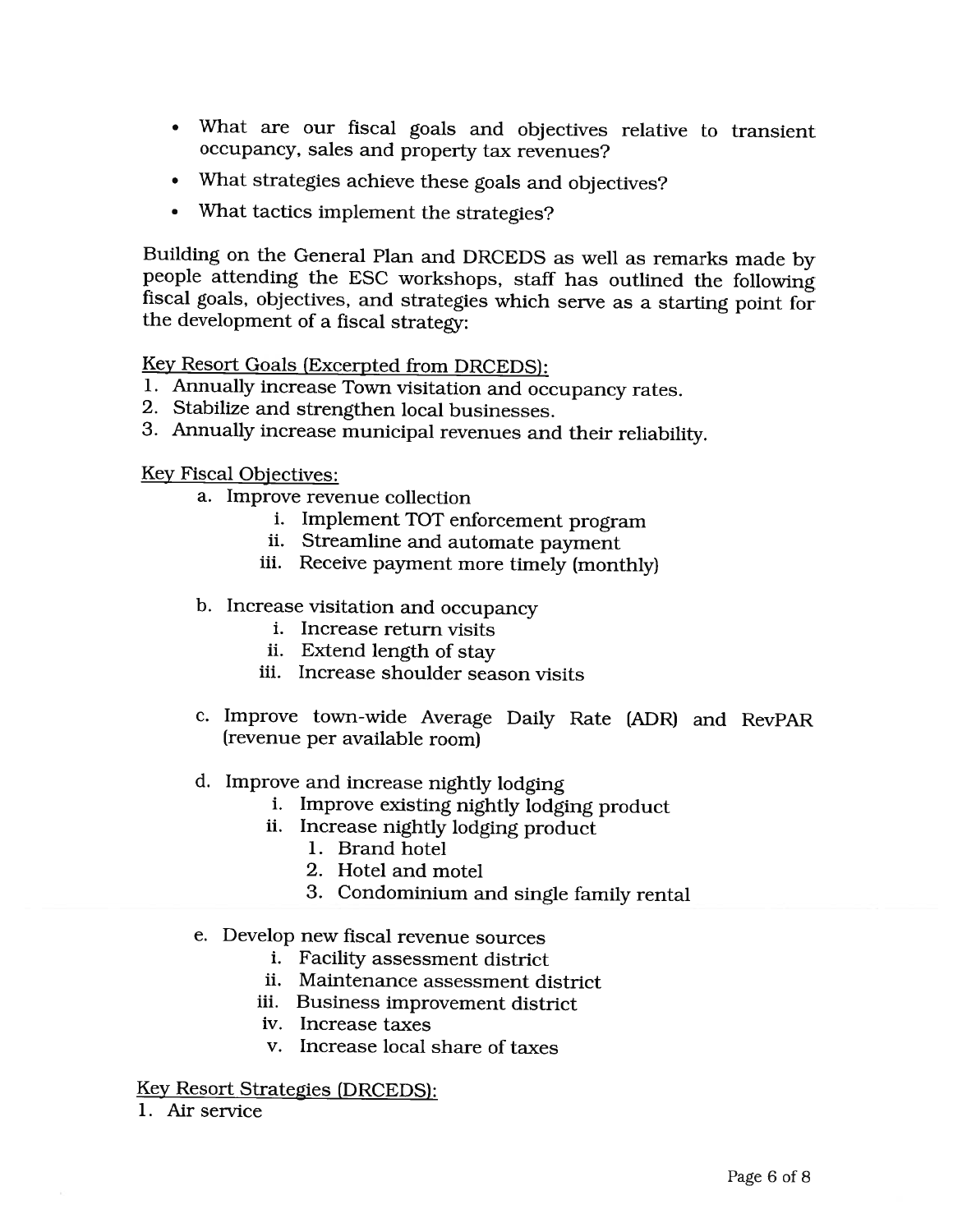- 2. Mobility
- 3. Visitor driving activities, programs and services
	- a. Meeting and conference spaces
	- b. Indoor and outdoor event venues
- 4. Place-making
- 5. Prepare for reinvestment
- 6. Attract investment (new)
- 7. Natural resources
- 8. Marketing and promotion
- 9. Special events and cultural arts
- 10. Business assistance, diversification and retention
- 11. Market-focused government

This outline underpins both the Economic Development Program and the 5-year CIP/PFFP program; as such they are contained in each staff report.

# OPTIONS ANALYSIS:

- Option 1: Approve, with any modifications, the Draft Work Program/Scope of Work for the Capital Improvement Program and Public Facilities and Finance Plan.
- Option 2: Do not approve the Draft Work Program/Scope of Work for the Capital Improvement Program and Public Facilities and Finance Plan.

Option 1 would allow staff to continue working on the CIP and PFFP work effort with clear direction and support from Council.

Option 2 may result in <sup>a</sup> short postponement of work on the CIP and PFFP, until Council approves an acceptable scope of work.

# VISION CONSIDERATIONS:

Implementation of <sup>a</sup> Capital Improvement Program and Public Facilities and Finance Plan advances the General Plan Community Vision of being <sup>a</sup> great place to live and work by providing <sup>a</sup> stable economy, <sup>a</sup> broad range of community services, and <sup>a</sup> participatory government. The CIP and PFFP would also assist the Town if being <sup>a</sup> premier, year-round resort based on outdoor recreation, multi-day events, and an ambiance that attracts visitors by identifying and planning for projects that support these activities. Lastly, the CIP and PFFP would also help in offering <sup>a</sup> variety of transportation options that emphasize connectivity, convenience, and alternatives to use of personal vehicles with <sup>a</sup> strong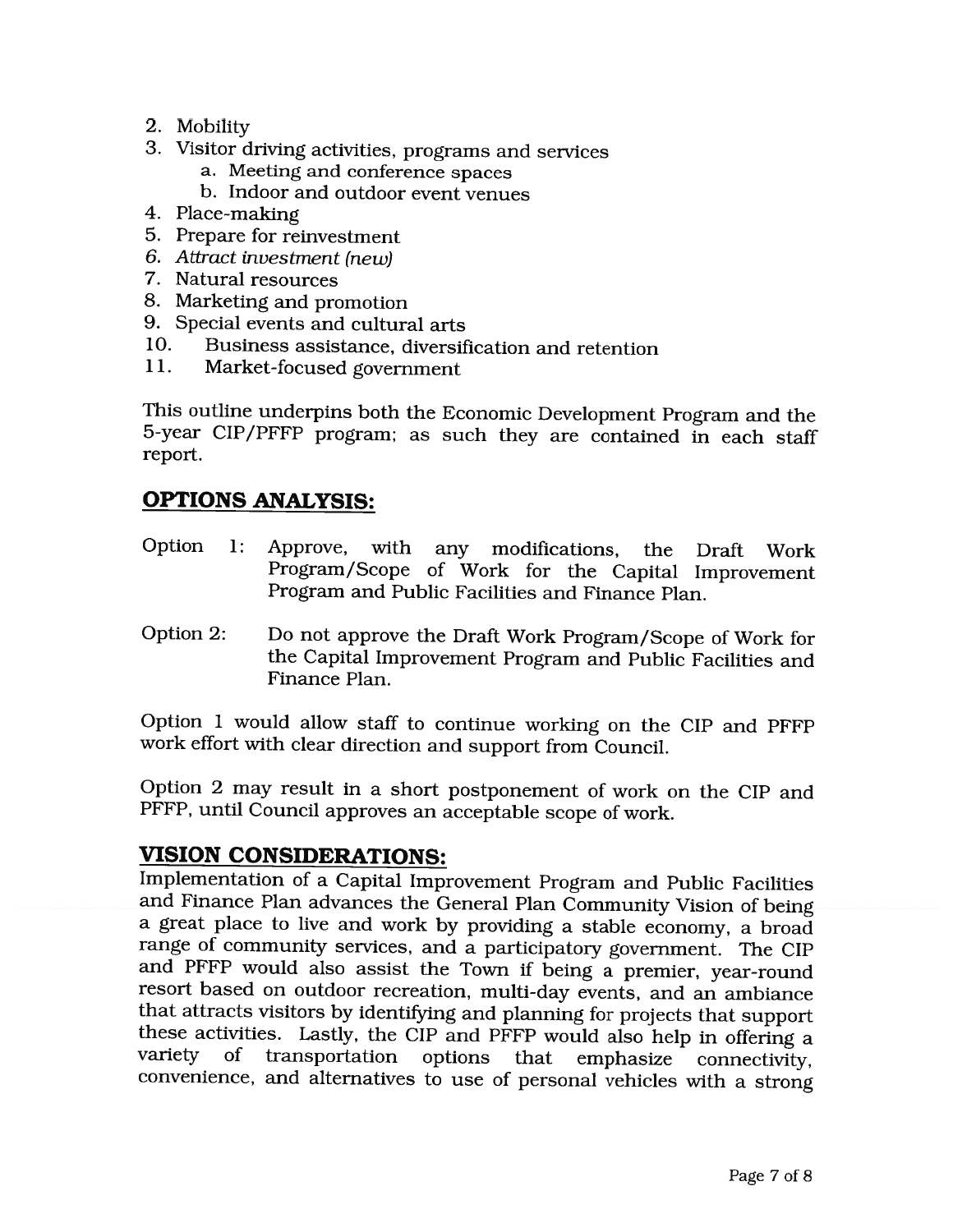pedestrian emphasis, by including related projects in the list of facilities and asset management.

## FINANCIAL CONSIDERATIONS:

Staff time for this work effort was budgeted in the FY 2011-2012 work program for the Community Development and Public Works Departments. The funding opportunities and strategies for each facility will be identified in the CIP and PFFP.

## STAFFING CONSIDERATIONS:

This work effort was identified in the FY 2011-2012 work program for the Community Development and Public Works Departments. Town staff will support this work program, as well as support the CIP/PFFP Committee.

# ENVIRONMENTAL CONSIDERATIONS:

The required environmental review process will be completed for each project in the CIP and PFFP prior to construction.

### LEGAL CONSIDERATIONS:

The CIP and PFFP work effort will consider and include an evaluation of legal issues related to Development Impact Fees (DIF) and other fees, as appropriate.

### RECOMMENDATION:

Therefore, it is recommended that the Town Council: choose Option 1 and approve, with any modifications, the Draft Work Program/Scope of Work for the Capital Improvement Program and Public Facilities and Finance Plan.

#### Attachments

Attachment 1: Draft CIP/PFFP Work Program/Scope of Work

Attachment 2: Capital Facilities Financing Committee (CFFC) and DIF Blue Ribbon Committee members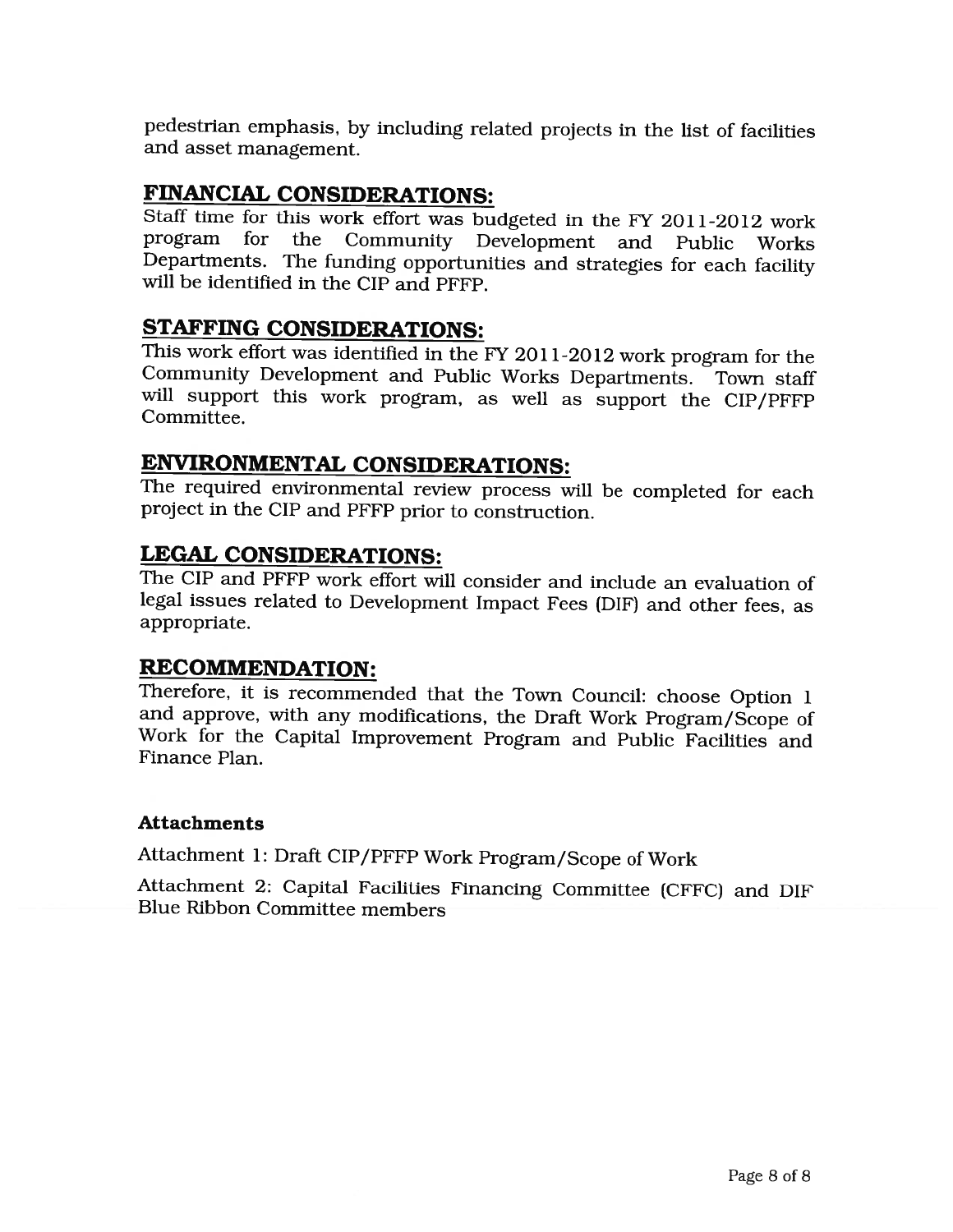### ATTACHMENT 1

# 5-Year Capital Improvement Program (CIP) & Public Facilities and Finance Plan (PFFP) Work Program / Scope of Work

### September 26, 2011

#### July — October: Program Initiation

- a. Begin fiscal year CIP development, review, and approval process
- b. Staff prepares background data and information
- c. Staff begins to compile PFFP facilities list from plans and policy documents
- d. Initial Commission review of CIP and introduction of PFFP concept:
	- $i.$  Joint Commission Meeting (7/27/11)
	- ii. Recreation Commission (9/19/11)
	- iii. Mobility Commission (9/20/11)
- e. Work program/scope of work approved:
	- i. Planning Commission review (9/28/11)
	- ii. Town Council review (10/5/11)
- f. Town Council appoints CIP/PFFP Committee (10/5/11)
- g. Joint Commission Workshop following Council direction (10/12/11 tentative)

# 2. October — November: CIP/PFFP Committee Introduction and Background

- a. CIP/PFFP Introduction
	- i. Review committee purpose established by Town Council
	- ii. Review work program and approach
- b. CIP/PFFP Background
	- i. Financial and community outlook (EPS report), fiscal strategy, adopted strategies
	- ii. Finance and implementation tools (funding approaches, funding sources and mechanisms)
	- iii. Asset management and capital facilities best practices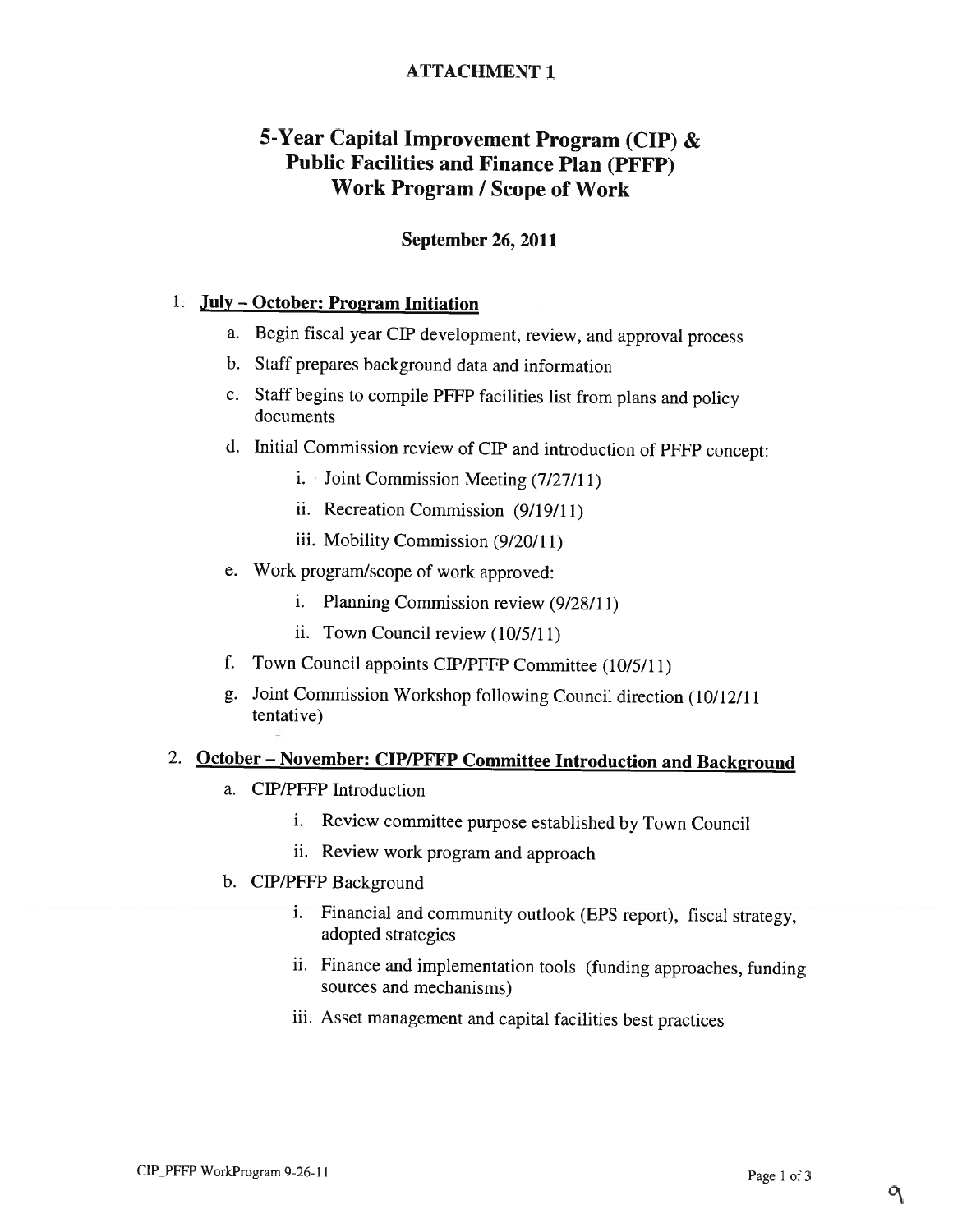# 3. December — January: CIP and Compiled PFFP Facilities List Review

- a.CIP
- i. CIP/PFFP Committee and Commissions review CIP:
	- 1. Asset Management Plan
	- 2. Capital Improvement Projects
	- 3. Commissions focus on projects and facilities under their expertise or focus (i.e., Recreation Commission reviews recreation projects and facilities)
- ii. Staff assembles revised CIP based on Committee and Commission comments
- b. PFFP
	- i. Staff completes compiled PFFP facilities list
	- ii. CIP/PFFP Committee reviews compiled PFFP facilities list applying fiscal strategy, financing and implementation tools, and asset management and capital facilities best practices
	- iii. Joint Commission workshop to review compiled PFFP facilities list

# 4. February – March: Publish Draft CIP and Draft PFFP Facilities List

- a.CIP
- i. Draft 2012-2013 5-year CIP published for public review
- ii. Committee and Commissions review Draft CIP
	- 1. Recommend needed facilities and projects
	- 2. Recommend funding strategies and tools
- iii. Present Committee and Commissions CIP recommendations to Council for direction
- b. PFFP
	- i. Staff researches and develops potential new fiscal resources
	- ii. Staff revises compiled PFFP facilities list based on Committee and Commissions comments, and includes draft prioritization
	- iii. Modify Development Impact Fees (DIF) as directed and initiate the 5-year DIF Study
		- 1. Evaluate and address financial and legal considerations related to DIF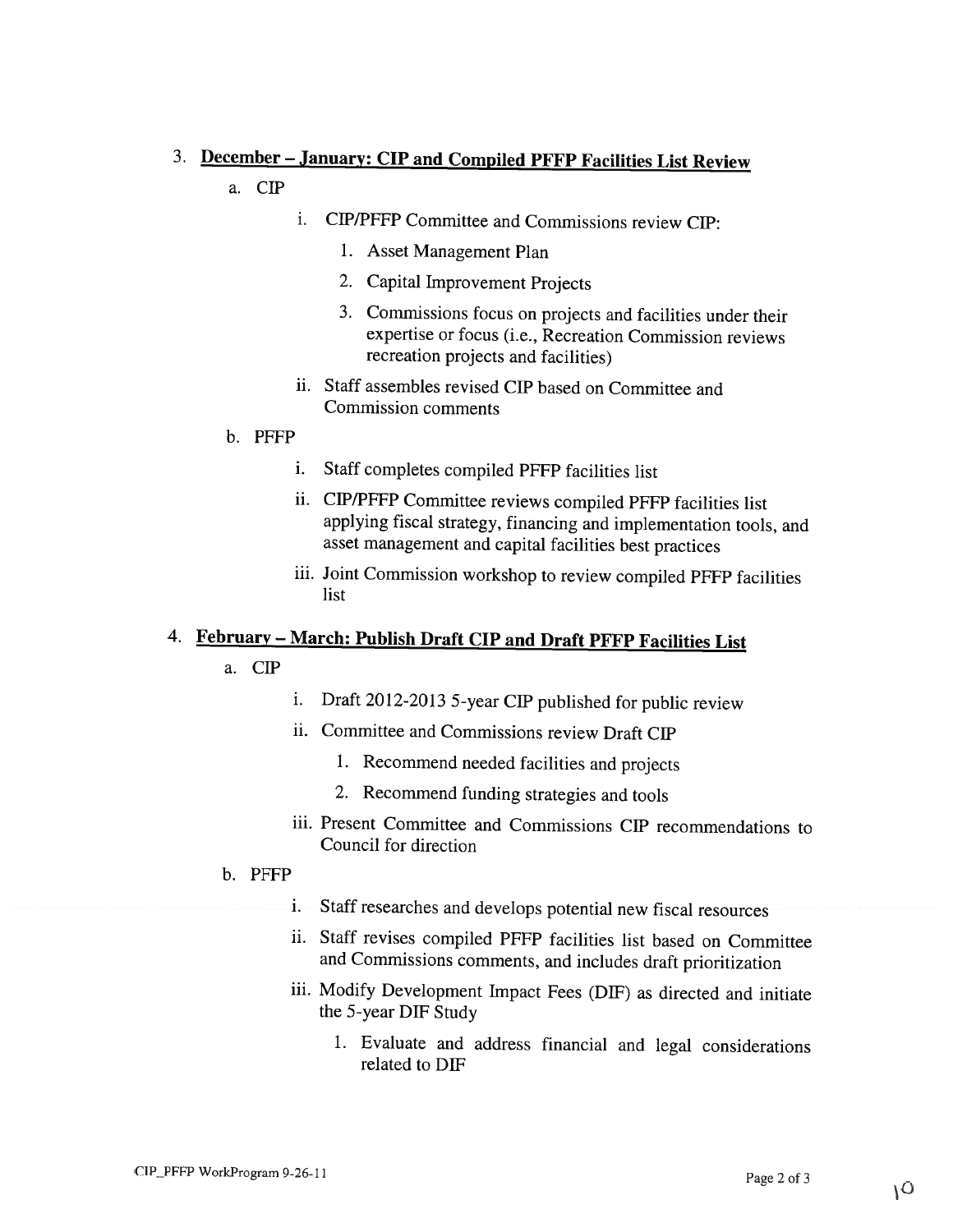- iv. Draft revised PFFP facilities list prepared and published for public review
- v. Present PFFP facilities list to Council for direction

## 5. March — April: Revise Draft CIP and Draft PFFP Facilities List

- a. Staff revises draft CIP and draft PFFP facilities list based on Council direction
- b. CIP/PFFP Committee final review draft CIP and draft PFFP facilities list
- c. Joint Commissions workshop to make final recommendations to Council

### 6. April — May: Fiscal Year Budget Review

- a. Town Council reviews final draft CIP and final draft PFFP facilities list
- b. Revise and reconcile draft CIP, draft PFFP facilities list, and budget

### 7. June: Fiscal Year Budget and CIP Adoption

a. Town Council adopts Fiscal Year Budget and CIP (appropriates funds for capital projects and asset management)

### 8. July – June (FY 2012-2013): Follow Up

- a.CIP
- i. Implement CIP funded projects (on-going throughout fiscal year)
- ii. Re-size/re-scope and prepare feasibility studies for key projects
- iii. Annual 5-year CIP review process (initiated every October) (see above steps for CIP annual review, excluding PFFP tasks)
- b. PFFP
	- i. Revise DiP (as appropriate)
	- ii. Final PFFP document
- c. Update planning documents as directed